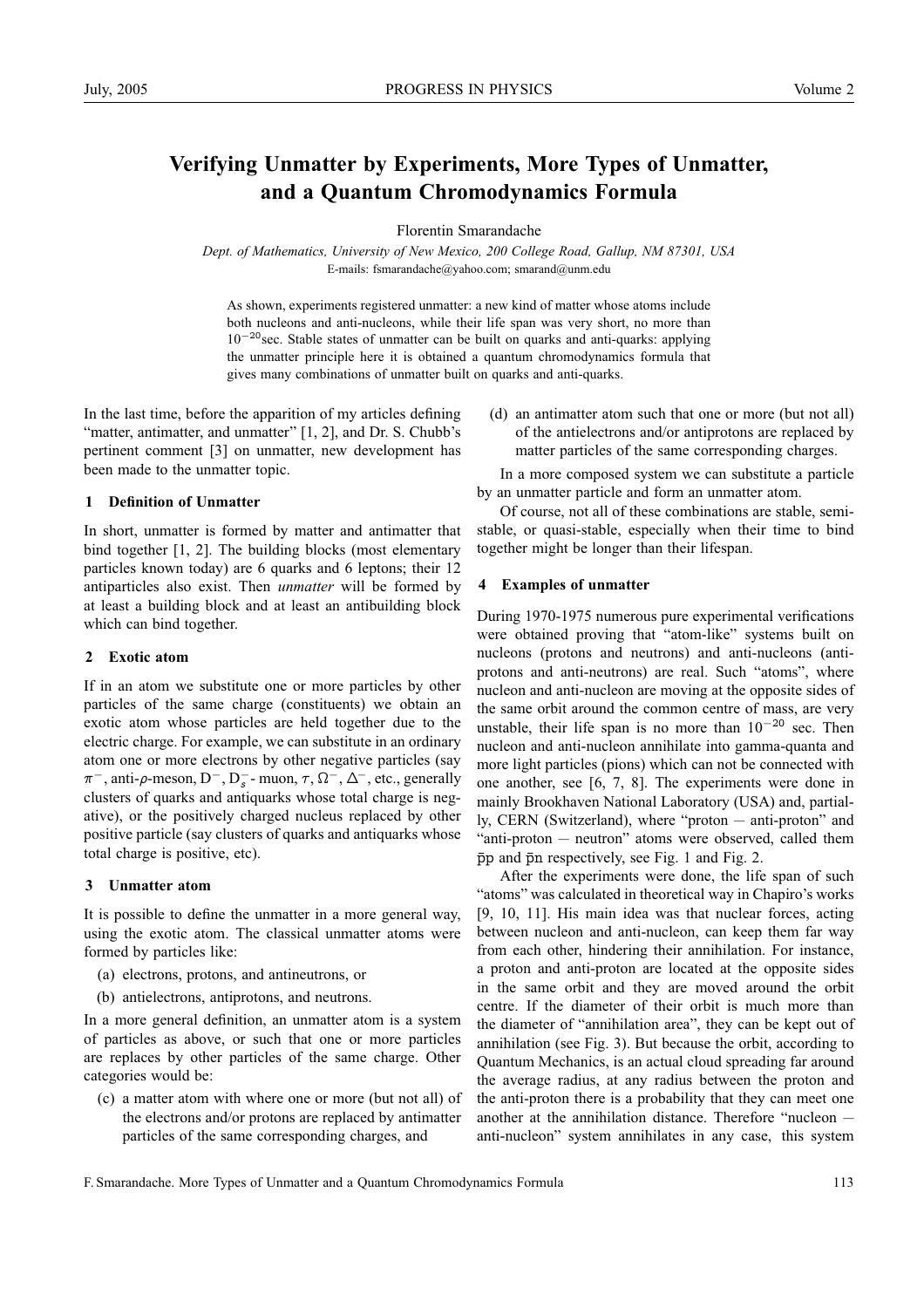

Fig. 1: Spectra of proton impulses in the reaction  $\bar{p}+d \rightarrow (\bar{p}n)+p$ . The upper arc  $-$  annihilation of  $\bar{p}n$  into even number of pions, the lower arc — its annihilation into odd number of pions. The observed maximum points out that there is a connected systempn. Abscissa axis represents the proton impulse in GeV/sec (and the connection energy of the system  $\bar{p}n$ ). Ordinate axis — the number of events. Cited from [6].

is unstable by definition having life span no more than  $10^{-20}$  sec.

Unfortunately, the researchers limited the research to the consideration of  $\bar{p}p$  and  $\bar{p}n$  "atoms" only. The reason was that they, in the absence of a theory, considered  $\bar{p}p$  and  $\bar{p}n$ "atoms" as only a rare exception, which gives no classes of matter.

Despite Benn Tannenbaum's and Randall J. Scalise's rejections of unmatter and Scalise's personal attack on me in a true Ancient Inquisitionist style under MadSci moderator John Link's tolerance (MadSci web site, June-July 2005), the unmatter does exists, for example some messons and antimessons, through for a trifling of a second lifetime, so the pions are unmatter<sup>\*</sup>, the kaon K<sup>+</sup> (us<sup>o</sup>), K<sup>-</sup> (u<sup>o</sup>s), Phi (ss^), D<sup>+</sup> (cd^), D<sup>0</sup> (cu^), D<sub>s</sub><sup>+</sup> (cs^), J/Psi (cc^), B<sup>-</sup> (bu^), B<sup>0</sup> (db<sup> $\hat{ }$ </sup>), B<sup>0</sup><sub>s</sub> (sb $\hat{ }$ ), Upsilon (bb $\hat{ }$ ), etc. are unmatter too<sup>†</sup>.

Also, the pentaquark theta-plus  $\Theta^+$ , of charge  $+1$ , uudds<sup> $\hat{\ }$ </sup> (i. e. two quarks up, two quarks down, and one anti-strange quark), at a mass of 1.54 GeV and a narrow width of 22 MeV, is unmatter, observed in 2003 at the Jefferson Lab in Newport News, Virginia, in the experiments that involved multi-GeV photons impacting a deuterium target. Similar pentaquark evidence was obtained by Takashi Nakano of Osaka University in 2002, by researchers at the ELSA accelerator in Bonn in 1997-1998, and by researchers at ITEP in Moscow in 1986. Besides theta-plus, evidence has been



Fig. 2: Probability  $\sigma$  of interaction between  $\bar{p}$ , p and deutrons d (cited from [7]). The presence of maximum stands out the existence of the resonance state of "nucleon — anti-nucleon".

found in one experiment [4] for other pentaquarks,  $\Xi_s^-$ (ddssu^) and  $\Xi_s^+$  (uussd^).

In order for the paper to be self-contained let's recall that the *pionium* is formed by a  $\pi^+$  and  $\pi^-$  mesons, the *positronium* is formed by an antielectron (positron) and an electron in a semi-stable arrangement, the *protonium* is formed by a proton and an antiproton also semi-stable, the *antiprotonic helium* is formed by an antiproton and electron together with the helium nucleus (semi-stable), and *muonium* is formed by a positive muon and an electron. Also, the *mesonic atom* is an ordinary atom with one or more of its electrons replaced by negative mesons. The *strange matter* is a ultra-dense matter formed by a big number of strange quarks bounded together with an electron atmosphere (this strange matter is hypothetical).

From the exotic atom, the pionium, positronium, protonium, antiprotonic helium, and muonium are unmatter. The mesonic atom is unmatter if the electron(s) are replaced by negatively-charged antimessons. Also we can define a mesonic antiatom as an ordinary antiatomic nucleous with one or more of its antielectrons replaced by positively-charged mesons. Hence, this mesonic antiatom is unmatter if the antielectron(s) are replaced by positively-charged messons. The strange matter can be unmatter if these exists at least an antiquark together with so many quarks in the nucleous. Also, we can define the strange antimatter as formed by

<sup>∗</sup>Which have the composition uˆd and udˆ, where by uˆ we mean anti-up quark,  $d =$  down quark, and analogously  $u =$  up quark and  $d^{\sim} =$ anti-down quark, while by ˆ we mean "anti".

<sup>&</sup>lt;sup>†</sup>Here c = charm quark,  $s$  = strange quark,  $b$  = bottom quark.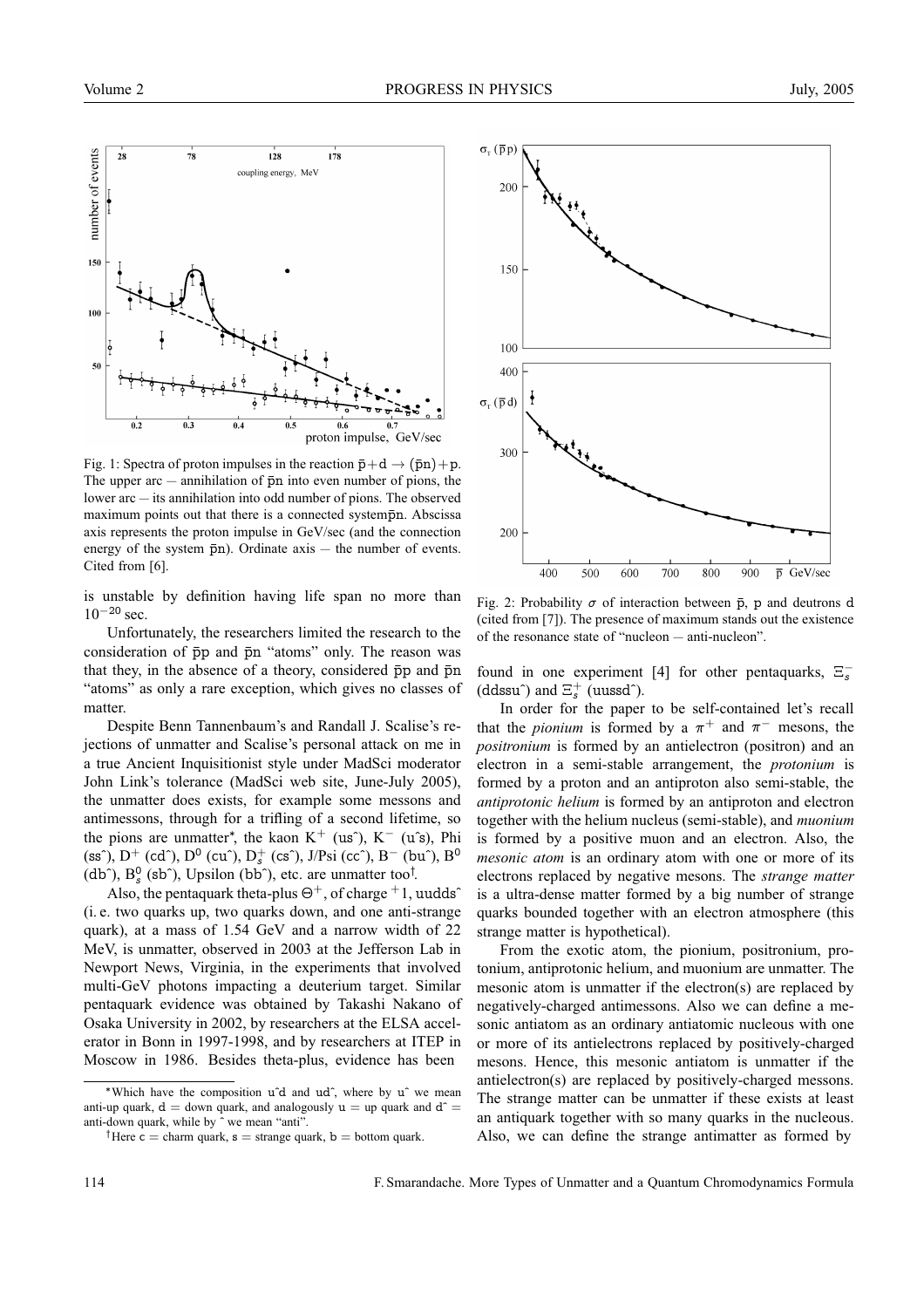

Fig. 3: Annihilation area and the probability arc in "nucleon anti-nucleon" system (cited from [11]).

a large number of antiquarks bound together with an antielectron around them. Similarly, the strange antimatter can be unmatter if there exists at least one quark together with so many antiquarks in its nucleous.

The bosons and antibosons help in the decay of unmatter. There are  $13 + 1$  (Higgs boson) known bosons and 14 antibosons in present.

#### **5 Quantum Chromodynamics formula**

In order to save the colorless combinations prevailed in the Theory of Quantum Chromodynamics (QCD) of quarks and antiquarks in their combinations when binding, we devise the following formula:

$$
Q - A \in \pm M3, \qquad (1)
$$

where M3 means multiple of three, i. e.  $\pm$ M3={3k| k∈Z}=  $=\{\ldots, -12, -9, -6, -3, 0, 3, 6, 9, 12, \ldots\}$ , and Q=number of quarks,  $A =$  number of antiquarks. But (1) is equivalent to

$$
Q \equiv A \pmod{3} \tag{2}
$$

(Q is congruent to A modulo 3).

To justify this formula we mention that 3 quarks form a colorless combination, and any multiple of three (M3) combination of quarks too, i. e. 6, 9, 12, etc. quarks. In a similar way, 3 antiquarks form a colorless combination, and any multiple of three (M3) combination of antiquarks too, i. e. 6, 9, 12, etc. antiquarks. Hence, when we have hybrid combinations of quarks and antiquarks, a quark and an antiquark will annihilate their colors and, therefore, what's left should be a multiple of three number of quarks (in the case when the number of quarks is bigger, and the difference in the formula is positive), or a multiple of three number of antiquarks (in the case when the number of antiquarks is bigger, and the difference in the formula is negative).

#### **6 Quark-antiquark combinations**

Let's note by  $q =$  quark  $\in \{Up, Down, Top, Bottom, Strange,$ Charm }, and by  $a = \text{antiquark} \in \{Up^{\hat{}}\text{, Down}^{\hat{}}\text{, Top}^{\hat{}}\text{, Bottom}^{\hat{}}\text{,}}$  Strangeˆ, Charmˆ}. Hence, for combinations of n quarks and antiquarks,  $n \ge 2$ , prevailing the colorless, we have the following possibilities:

- if  $n = 2$ , we have: qa (biquark for example the mesons and antimessons);
- if  $n = 3$ , we have qqq, aaa (triquark for example the baryons and antibaryons);
- if  $n = 4$ , we have qqaa (tetraquark);
- if  $n = 5$ , we have qqqqa, aaaaq (pentaquark);
- if  $n = 6$ , we have qqqaaa, qqqqqq, aaaaaa (hexaquark);
- if  $n = 7$ , we have qqqqqaa, qqaaaaa (septiquark);
- if  $n = 8$ , we have qqqqaaaa, qqqqqqaa, qqaaaaaa (octoquark);
- if  $n = 9$ , we have qqqqqqqqqqq, qqqqqqqaaa, qqqaaaaaa, aaaaaaaaa (nonaquark);
- if  $n = 10$ , we have qqqqqaaaaa, qqqqqqqqaa, qqaaaaaaaa (decaquark); etc.

# **7 Unmatter combinations**

From the above general case we extract the unmatter combinations:

• For combinations of 2 we have: qa (unmatter biquark), mesons and antimesons; the number of all possible unmatter combinations will be  $6 \times 6 = 36$ , but not all of them will bind together.

It is possible to combine an entity with its mirror opposite and still bound them, such as: uuˆ, ddˆ, ssˆ, ccˆ, bbˆ which form mesons. It is possible to combine, unmatter  $+$  unmatter = unmatter, as in  $ud^+ + us^* = uud^*s^*$  (of course if they bind together).

- For combinations of 3 (unmatter triquark) we can not form unmatter since the colorless can not hold.
- For combinations of 4 we have: qqaa (unmatter tetraquark); the number of all possible unmatter combinations will be  $6^2 \times 6^2 = 1,296$ , but not all of them will bind together.
- For combinations of 5 we have: qqqqa, or aaaaq (unmatter pentaquarks); the number of all possible unmatter combinations will be  $6^4 \times 6 + 6^4 \times 6 = 15,552$ , but not all of them will bind together.
- For combinations of 6 we have: qqqaaa (unmatter hexaquarks); the number of all possible unmatter combinations will be  $6^3 \times 6^3 = 46,656$ , but not all of them will bind together.
- For combinations of 7 we have: qqqqqaa, qqaaaaa (unmatter septiquarks); the number of all possible unmatter combinations will be  $6^5 \times 6^2 + 6^2 \times 6^5 = 559,872$ , but not all of them will bind together.